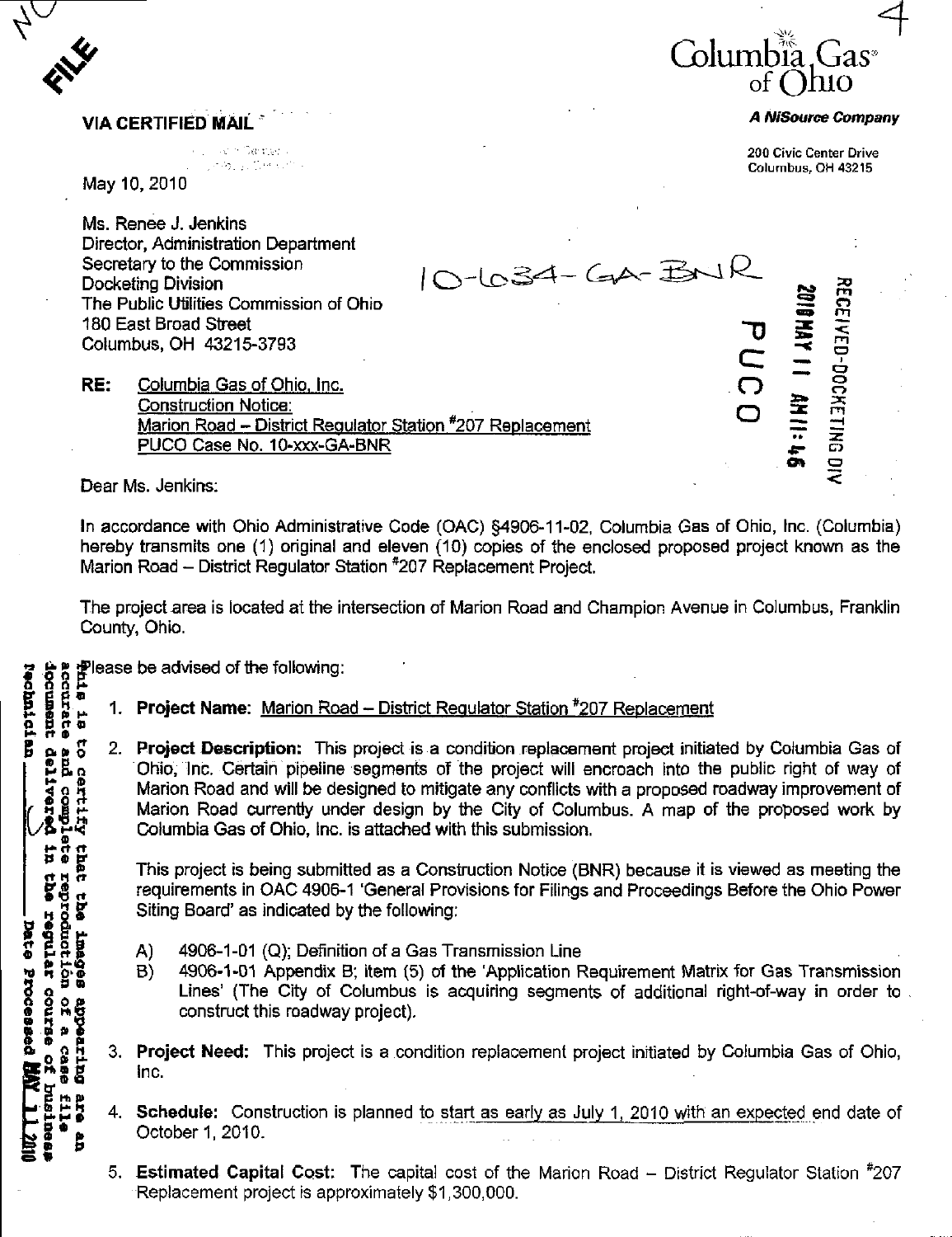6. Operating Characteristics: The proposed Marion Road – District Regulator Station #207 Replacement project includes the installation of the following facilities:

| Facility                                    | Size              | Quantity  | <b>System</b> | <b>MAOP</b> |
|---------------------------------------------|-------------------|-----------|---------------|-------------|
| High Pressure to High Pressure Regulation   | 6-inch            | 3 Runs    | 34100199      | 174psig     |
| High Pressure to Medium Pressure Regulation | 4-inch            | 2 Runs    | 34100199      | 174psig     |
| Valve Setting                               | 16-inch x 16-inch | 1 Setting | 34100199      | 174psig     |
| <b>Valve Setting</b>                        | 20-inch x 16-inch | 1 Setting | 34100232      | 50psig      |
| Coated Steel High Pressure Main             | 8-inch            | 100'      | 34100165      | 95psig      |
| Coated Steel High Pressure Main             | 16-inch           | 250'      | 34100199      | 174psig     |
| Coated Steel Medium Pressure Main           | 16-inch           | 175'      | 34100232      | 50psig      |
| Coated Steel Medium Pressure Main           | 20-inch           | 225'      | 34100232      | 50psig      |

The regulation facilities, valve settings, and portions of the mainline facilities will be installed within the existing lot boundaries owned by Columbia Gas of Ohio, Inc. The remaining segments of the pipeline facilities will be installed in the public right-of-way of Marion Road or within proposed pipeline easements currently being pursued by Columbia Gas of Ohio, Inc. A drawing showing the proposed location of the various facilities is attached.

- 7. Map and Directions: A USGS map of the project location along with a more detailed overview drawing is attached to this Construction Notice. In order to locate the proposed site from 180 East Broad Street travel east on East Broad Street for approximately % of a mile to Parsons Avenue, tum south on Parsons Avenue and travel approximately 2% mile to Marion Road, turn east on Marion Road and travel just over  $\frac{1}{2}$  mile to S. Champion Road and the project location.
- 8. Property List of Additional Easements: New pipeline easements are planned in order to construct and operate segments of the proposed coated steel medium pressure mainline facilities. Permanent and / or pipeline easements are being pursued by Columbia Gas of Ohio, Inc. at the following addresses:

| 809 Marion Road  | 869 Marion Road |
|------------------|-----------------|
| Central Ohio Oil | AEP             |

After docketing this filing, please return one time-stamped copy of the Construction Notification for our records to us in the enclosed envelope. We have provided a copy of the Construction Notification by certified mail, with return receipt requested, to each official of the political subdivisions immediately affected by the proposed project as listed in the attached Exhibit 1. Copies of the transmittal letters addressed to the local government representatives of the City of Columbus and Franklin County are enclosed for your file.

Should staff of the Ohio Power Siting Board desire further information or discussion of this submittal, please contact me at (419) 539-6064

Sincerely,

Brooke E. Leslie Attorney for Columbia Gas of Ohio 200 Civic Center Drive Columbus, OH 43216-0117 Telephone: (614)460-5558 Fax:(614)460-6986 Email: [bleslie@nisource.com](mailto:bleslie@nisource.com)

Doug Tomsic Project Manager Columbia Gas of Ohio 3222 W. Central Avenue Toledo, OH 43606 (419)539-6064 Email: [dtomsic@nisource.com](mailto:dtomsic@nisource.com)

and the con-

**Attachment**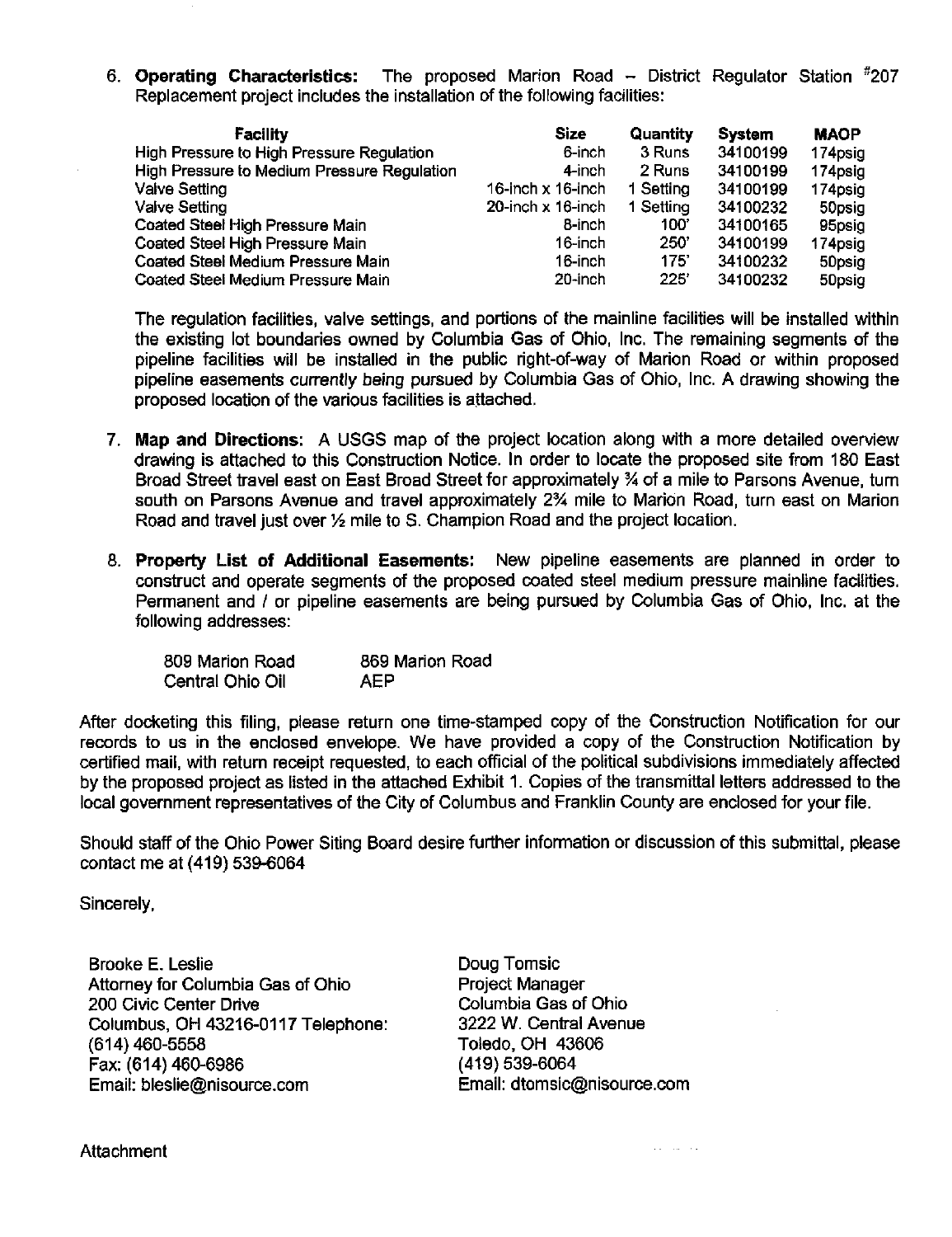## EXHIBIT 1: OFFICIALS SERVED COPY OF CONSTRUCTION NOTIFICATION MARION ROAD - DISTRICT REGULATOR STATION \*207 REPLACEMENT Case No, 10- -GA-BNR

## **Franklin County**

Mr. Don L. Brown, County Administrator Franklin County Board Commissioners 373 S. High Street, 26<sup>th</sup> Floor Columbus, OH 43215-6314

Mr. John O'Grady, President Franklin County Board of Commissioners 373 S. High Street, 26<sup>th</sup> Floor Columbus. OH 43215-6314

Ms. Paula Brooks Franklin County Board of Commissioners 373 S. High Street, 26\* Floor Columbus, OH 43215-6314

Columbus & Franklin County Metropolitan Park District 1069 West Main Street Westerville, OH 43081

Mid-Ohio Regional Planning Commission Mr. Chester Jourdan, Executive Director 111 Liberty Street, Suite 100 Columbus, OH 43215

## Citv of Columbus

Mr. Michael B. Coleman Mayor. City of Columbus City Hall, 2<sup>nd</sup> Floor 90 West Broad Street Columbus. OH 43215

Mr. Michael Mentel President, Columbus City Council City Hall, Room 231 90 West Broad Street Columbus, OH 43215

Mr. Dean Ringle, P.E. Franklin County Engineer 970 Dublin Road Columbus. OH 43215-1184

Ms. Marilyn Brown Franklin County Board of Commissioners 373 S. High Street, 26\*' Floor Columbus. OH 43215-6314

Mr. James Schimmer, Director Franklin County Economic Development and Planning 150 South Front Street, FSL Suite 10 Columbus. OH 43215

Franklin County Soil & Water Consen/ation District Ms. Jennifer Fish, Director 1328 Dublin Road, Suite 101 Columbus. OH 43215

Mr. Randall J. Bowman Columbus City Engineer 109 North Front Street Columbus, OH 43215-2806

Mr. Vince Papsidero, Planning Administrator Department of Development Planning Division 109 North Front Street, First Floor Columbus, OH 43215